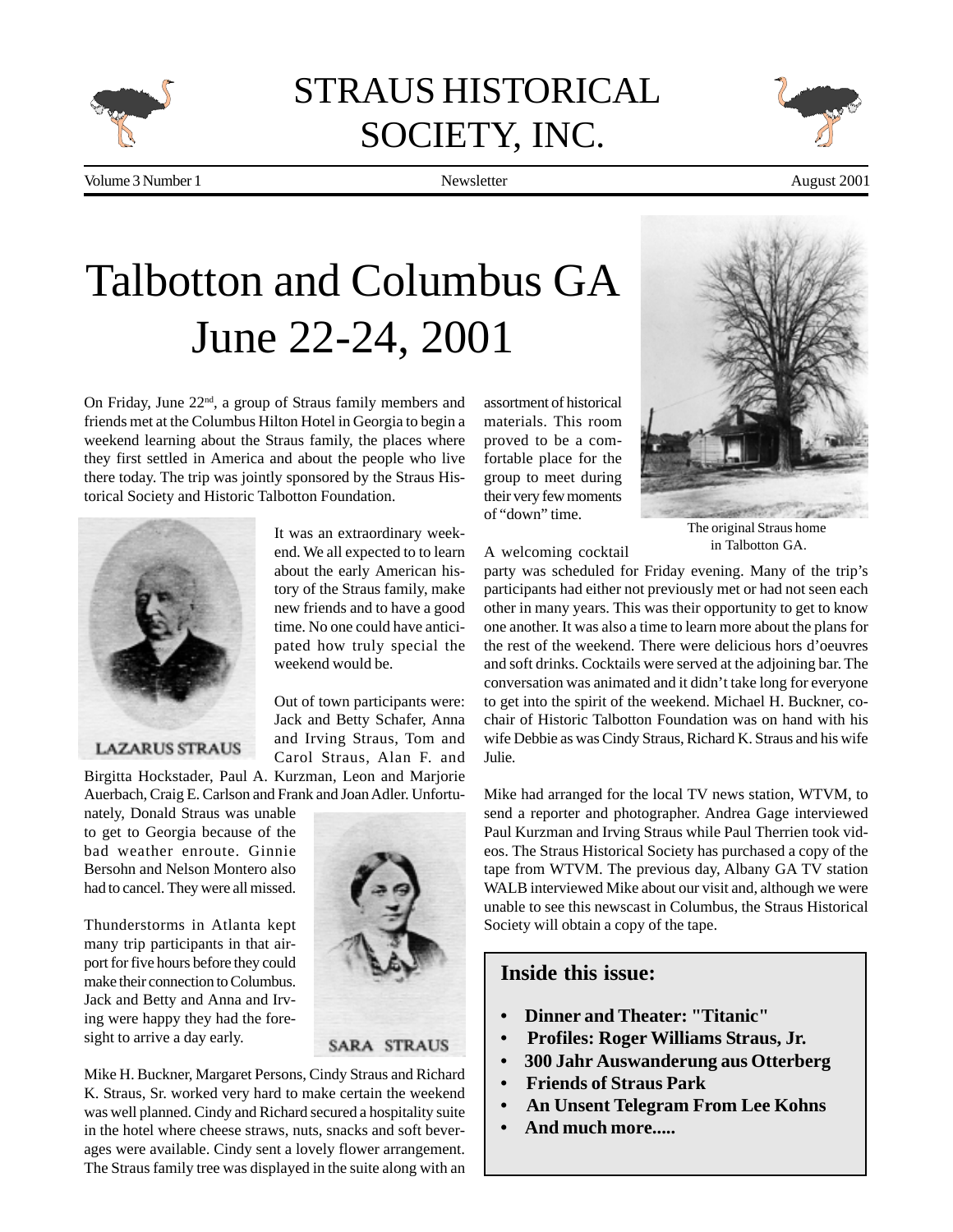Straus Historical Society, Inc, Newsletter (ISSN 1536-9188) Vol. 3, No. 1, is published semi-annually by the

#### **Straus Historical Society, Inc**

Post Office Box 416 Smithtown, NY 11787-0416 631-265-0383 631-724-4487 (fax) FAMJAD@aol.com

Joan Adler, Editor

#### **SHS Board of Directors Executive Committee**

Paul A. Kurzman, Chair Kalen H. Holliday, Vice Chair William S. Straus, Vice Chair Gail Nutku, Secretary Oscar S. Straus III, Treasurer **Board Members** Leon Auerbach Michael H. Buckner Robin Schafer Dillon Alan F. Hockstader Barbara Hockstader Gus B. Kaufman Jack Grier Schafer Anna M. Straus Barnard Sachs Straus, Sr. Robert B. Straus Stephen D. Straus Thomas P. Straus **Executive Director** Joan Adler

The Straus Historical Society, Inc. is dedicated to advancing the knowledge, understanding and appreciation of the Lazarus Straus family and the historical context in which they lived through research and education. The Straus Historical Society Newsletter is a semi-annual publication of the Straus Historical Society, Inc. You are invited to submit articles or ideas for articles, calendar events, and material relating to the Straus family and to their history.

The Straus Historical Society, Inc. is a tax exempt organization as described under Section 501(c)(3) of the Internal Revenue Service Code. Contributions to the Society are deductible to the extent provided by law.

c 2001, Straus Historical Society, Inc.



#### **A Message from the Secretary of the Board: Gail K. Nutku**

How exceptionally fortunate we are to be members of an organization dedicated to researching the history of our family - OUR family - a family that, in a very few generations, has made such a meaningful con-

tribution to this country in government - federal, state and city diplomacy, education, publishing, the arts, and almost any other field one can name. Few families are so blessed.

Let's all gather together to contribute as much as we can to this important endeavor, the fruits of which add so much to the historical record, and to our knowledge of ourselves as a part of it.



#### **A Message from the Executive Director: Joan Adler**

My work continues to lead me in new and interesting directions. Each day brings both challanges and rewards.

We recently visited Talbotton and Columbus Georgia, stopped at the home once owned by Lazarus and Sara Straus and have seen the dining room table upon which the family's meals were served. We've learned more about the family's history and more about ourselves in the process.

I continue to work with authors, researchers and students on projects ranging from Straus homes in the Adirondacks, genealogy and health issues.

*My job would be impossible without your active support and participation. Let me hear from you!*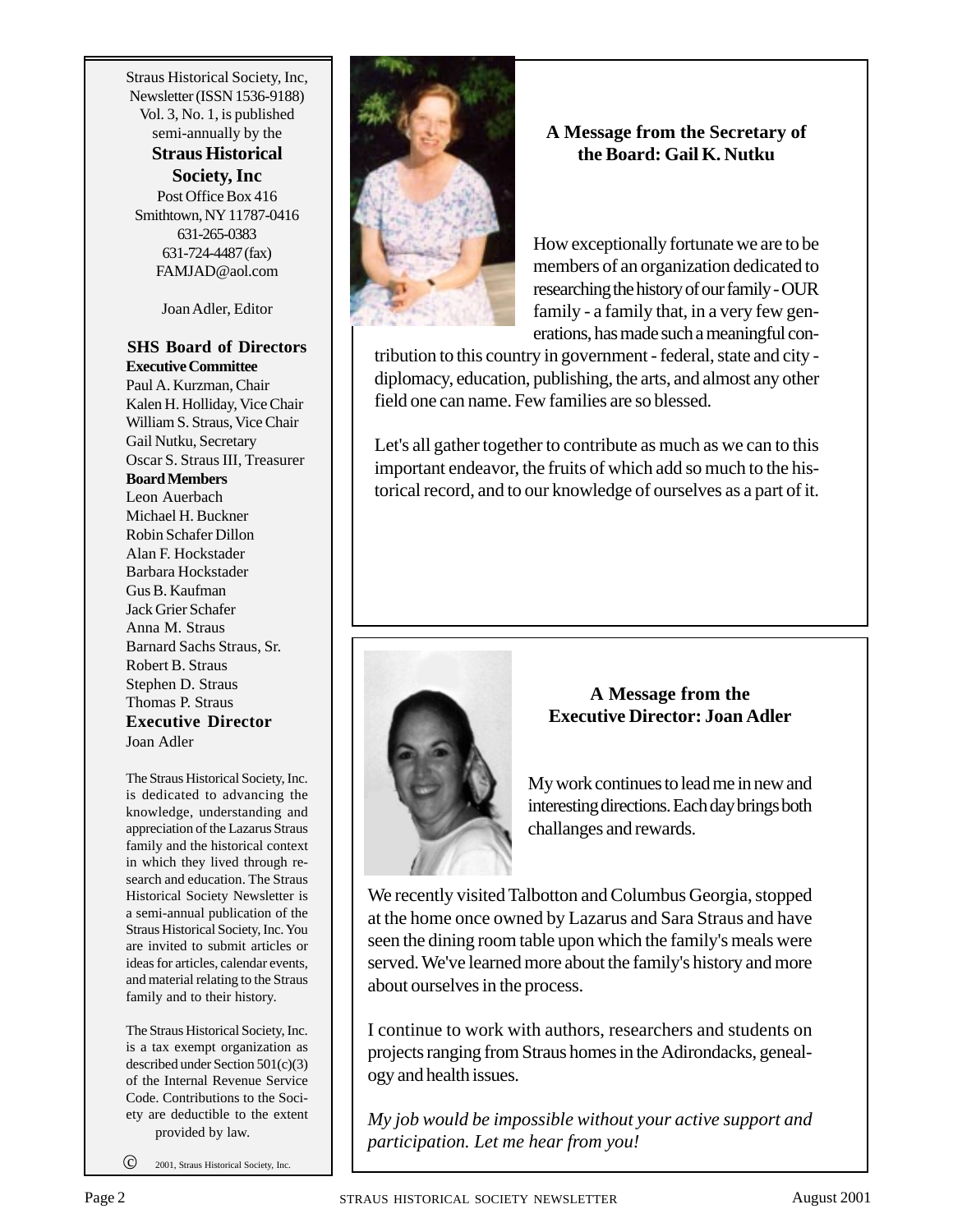**Georgia Trip June 22-24, 2001** (continued)



Above: Cindy Straus Right: Carol Straus





Leon Auerbach, Craig E. Carlson, Mike H. Buckner and Tom Straus



Paul A. Kurzman and Anna Straus

The cocktail party ended after nine. Some of the group went to a local restaurant for dinner. Others were tired

and decided to call it a night. The next day would be a full one and we were planning an early start.

Saturday morning, after a buffet breakfast at the hotel, the group boarded our bus for a brief tour of Columbus. George Brummist, our driver during the 1997 GA trip, requested this assignment again and we were pleased to see him. We were delighted that Marjorie Auerbach's newfound cousin, Patty Cardin, was able to spend the day with us.

We drove to Second Avenue, a street where older homes around Columbus have been moved and then restored. The home of Gus B. Kaufman's grandparents, Matilda Straus and Julius



Kaufman, is one of the beautiful homes we saw as we drove down this lovely avenue. Unfortunately, there wasn't enough time to stop.

We then drove to the beautifully restored Springer Opera House. Clason Kyle met us at the door. He is a retired newspaper editor and a board member of the Springer Op-



era. He was kind enough to give us a personally guided tour, telling us about their 11 million dollar restoration and about the dinner held at the opera house to honor Oscar S. Straus in 1808. Oscar made a speech on the stage of the opera house after dinner. I will try to learn if a copy of it survives.

Members of Clason's family own the house that once belonged to Frank and Amanda Rothschild. Amanda was the sister of Ida Blun Straus and her house is similar to Lazarus Straus' Columbus house, which is no longer standing. Once again, Clason was an able and fascinating tour guide. After walking around the grounds and listening to his stories, we reluctantly boarded the bus. Our next stop was at the site of the Straus' Columbus house, now the parking lot of a motel. Fortunately, the house on either side of the Straus' is standing and gave us a good idea of what houses on that block looked like.

The 38-mile drive to the Buckner's home, Patsiliga Plantation, took about 45 minutes. We were reminded that it took the Strauses two days to complete this trip in 1863 when the family moved to Columbus from Talbotton with two six mule teams, Nathan's horse Patrick, all their possessions and the goods from Lazarus' store.

Mike is the seventh generation to live on his land. His family settled there in 1830. He is an able guide who seems to have boundless knowledge about the area and about its history. He suggested that, before arriving, trip participants read *The Autobiography of Isidor Strauss* and the sections of Oscar's autobiography, *Under Four Administrations*, dealing with his days in Georgia. Once we began the day, we understood why.



A peddler's cart in front of Mike and Debbie Buckner's home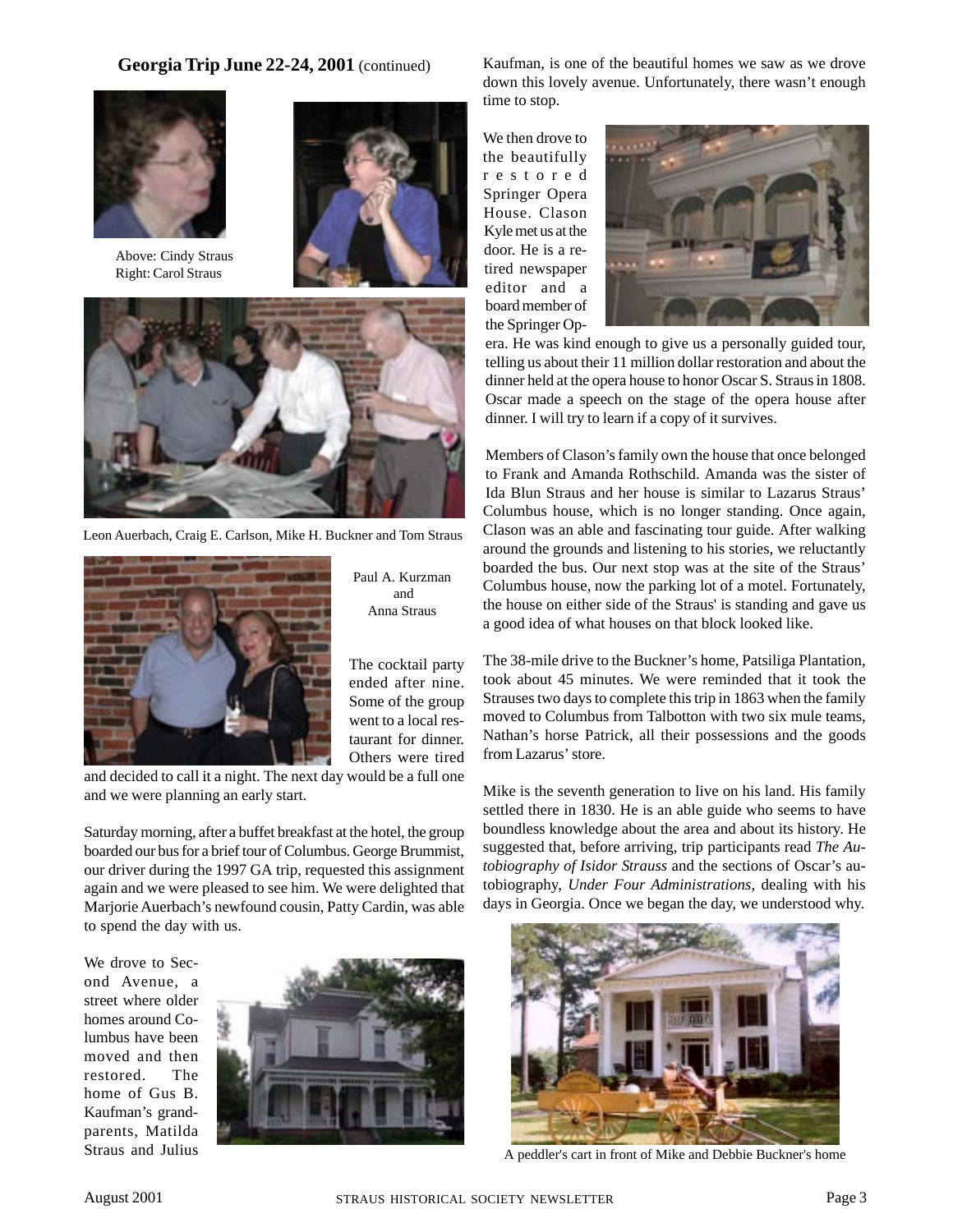As we arrived at the Buckner's home, we saw a horse and pushcart painted to resemble the one Lazarus Straus may have used. Mike had filled it with an assortment of goods Lazarus might have sold on his route. Seeing this horse and cart in front of Mike's restored historical house really catapulted us back in time.

More than 100 members of the community came to brunch. We were especially pleased that Gus and Marian Kaufman and their daughters Marianna Kaufman and Lise Dayan could spend the day with us. Gus and Marian hosted my first trip to Georgia in 1993 and was instrumental in bringing the Straus family to Georgia for our October 1997 visit. Unfortunately, he was unable to attend at that time. We were particularly delighted to have him with us on Saturday.

After welcoming speeches by Mike and Paul, we were treated to a delicious meal that included the same kinds of foods the Strauses would have eaten during their days in Talbotton. Throughout the rest of the weekend, Historic Talbotton Foundation made extra efforts to recreate the experiences the Strauses would have had while living there. We visited the gristmill Mike still uses to grind wheat and corn. In fact, all the baked goods served at brunch had been made from flour ground in Mike's mill. We also saw the last cotton baled in Talbot County and heard country folk music played on period instruments. Everywhere we turned there were reminders that the Strauses had lived here and were welcome.

Mike's house was completely open and we were encouraged to see it all. Mike and Debbie have brought antiques from the area to their home, lovingly restored them and use them in their everyday lives. Everywhere we looked, there was something interesting. And everything gave evidence of the love the Buckners feel for their history.

After brunch, Judge George Greene gave a talk about the Haiman family's sword-making business. When Isidor was in Europe during the Civil War, he write home about meeting Elias Haiman and about the business they proposed to conduct together. He frequently complained that letters from Elias' father Louis were arriving regularly while he was getting no mail from home. Judge Greene brought swords and other examples of the items made at the Haiman family's firm

We could have stayed at the Buckner's home all day, but it was time to board the bus for a tour of the area. Mike took us on the proposed route Lazarus might have taken with his pushcart. He had fascinating stories to tell about the families living along the route and about their plantations. Many of these people de-



scended from the families that lived there when Lazarus peddling. We stopped at several houses.

Their owners gave us a real understanding of what Southern hospitality truly means. We were given house tours and offered refreshments.

A very special stop was planned at the last house owned by Lazarus and Sara before they left Talbotton. This house was recently bought by Mr. and Mrs. Daniel L. Skidmore and they've begun to restore it. After researching and writing about the history of the Straus family for more than ten years, visiting this house was especially exciting.



The most moving experience for me was to see the descendants of the Lazarus and Sara ascend the steps of the front porch and look into the house once owned by their grandparents or great grandparents. I will carry this image with me for a long time. Mr. and Mrs. Skidmore were gracious hosts. They gave us samples of what may be the original wallpaper from the house. I will try to have these pieces analyzed to see if their age can be determined.



It was difficult to leave, but we were promised more amazing stops and so we boarded the bus once again for the short drive to the home of Greg Palmer and his family. Besides visiting this lovingly restored house, which was a treat in itself, we saw the dining room table that the Strauses owned while in Talbotton. After a day filled with so much history, and all of it very personal, we could almost imagine the Strauses sitting down

to a meal at this table. The lemonade, cookies and fruit Greg's wife served in this room were most welcome.

Oour next stop was Straus-LeVert Memorial Hall where it seemed as though the whole community had gathered to meet us, to exchange stories and to share the evening. Many of the people we had met at brunch, or in our travels around the area during the day, were in attendance. It seemed as though we were meeting old friends. We walked to Zion Episcopal Church to see Matthews Family Home houses. their restoration and then returned to Straus-LeVert Memorial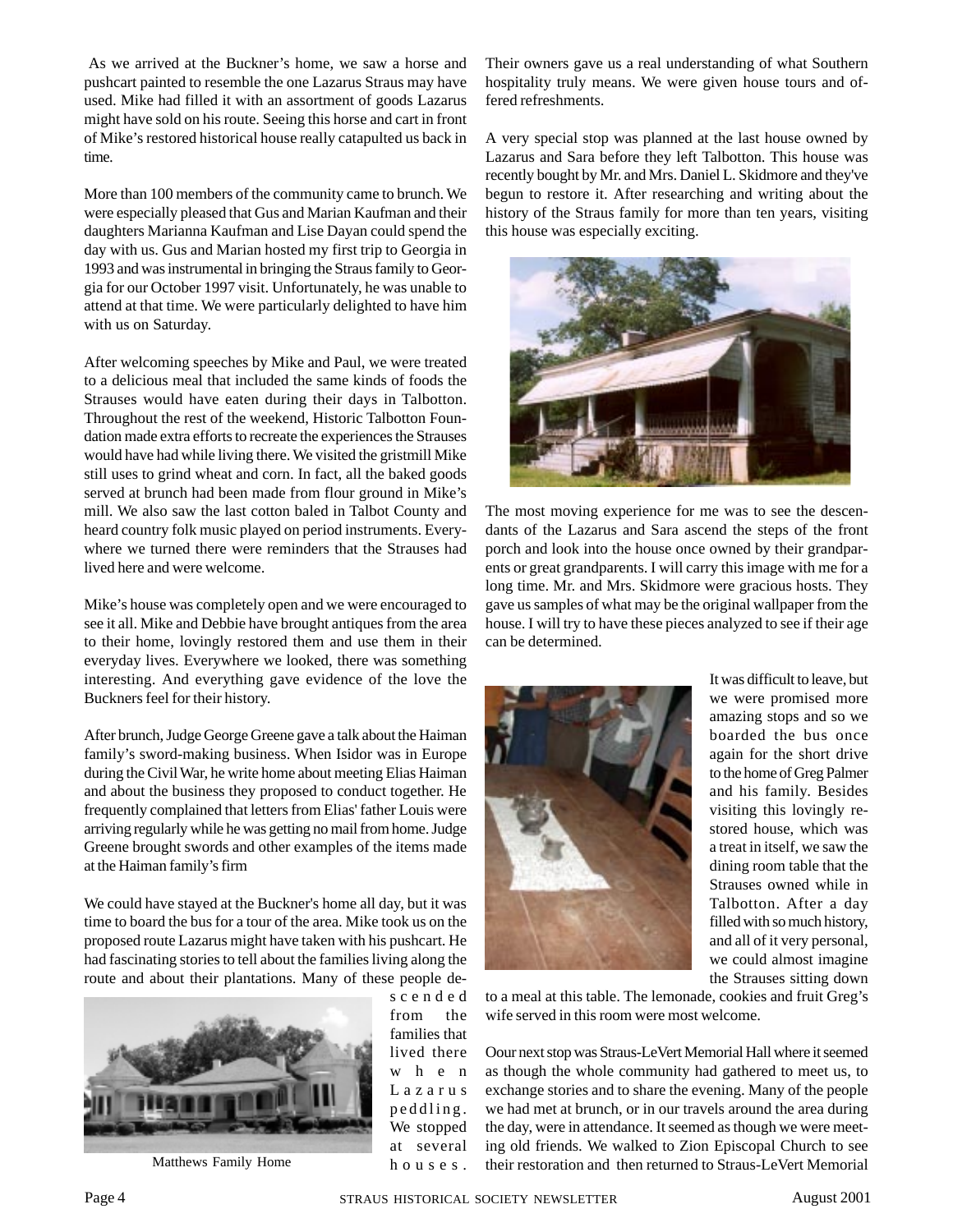

Jack Schafer

Hall for a dinner of Brunswick stew and barbecue with hot sauce and cole slaw.

Craig E. Carlson, researcher and expert about L. Straus & Sons cut

glass, was invited to speak after dinner. Craig's meticulous attention to detail, fascinating talk and wonderful slides, kept the audience of more than 200 people enthralled. Historic Talbotton Foundation cochair Margaret Person brought part of her cut

glass collection. Craig was delighted to find a water tumbler cut by the Straus firm in the Warren pattern among these pieces. Many people approached Craig after his talk



with questions and requests for further information.

It was an overwhelmed and tired group that boarded the bus for the ride back to Columbus. There was much more than barbecue to digest. It has been an emotional day but the weekend wasn't over yet. We would be treated to much more on Sunday.

After a buffet breakfast in the hotel Sunday morning, Richard Straus and Cindy Straus drove us to the newly dedicated Port Columbus Civil War Naval Museum for a private tour. The director, Bruce Smith, led us through some of their fascinating exhibits. In the first room, we saw a restoration of the SS Jackson, an iron clad built in Columbus and burned and sunk by General Sherman in April 1865. Mr. Smith was a wonderful guide who raced us through the museum so that we would have time for all of the activities planned for the day.



The blockade runner, "Mary

We were particularly interested to see a model of the "Mary Bowers," the blockade-running ship Lloyd G. Bower's company had built in Scotland during the Civil War. Isidor Straus was the sec-

retary to Lloyd G. Bowers during this period and mentioned

him frequently in his letters.

We were fortunate to have Mrs. Effie Bowers, widow of Lloyd G. Bowers Jr.,



and Mrs. Janet Bowers Hollis, granddaughter of Lloyd G. Bowers, with us. Once again, history became alive through their stories. It was far too soon when we were escorted back to the car for the drive to Miss Effie's home, a beautifully restored Italianate house.

Miss Effie has the desk and diary Lloyd G. Bowers used in his office. It is likely that Isidor Straus wrote at this desk and may have made entries in the diary. The book was fragile and so we

resisted the urge to read it. A photographer from the local newspaper, Columbus Ledger-Enquirer, was on hand to record the occasion. She promised to send us copies of her photographs. Miss Effie and her son showed us around



The desk and diary of Lloyd G. Bowers. Straus family members looking for entries about Bowers' secretary Isidor Straus.

the Bowers house and its gardens. We could understand why this house is so famous. Once again, we were overwhelmed by the generosity shown to us by people who had been strangers just a short time before. We felt we were in the company of good friends.

With time pressure forcing us to move on, we reluctantly got back into the car for the drive to the former home of Lloyd G. Bowers and his family. Janet Bowers Hollis graciously told us its history from the parking lot across the street, even though we were unable to gain entrance.

Then we were driven to The Columbus Museum where yet another treat was waiting for us. Les Reker, Director of Collections, and Jeanne Marie Warzeski, Curator of History, explained that we would be shown a short video about the history of the Chattahoochee River, the river upon which Columbus was built, and that we would be seeing a surprise in the film. As the small theater dimmed, thunder crashed and we saw lightning bolts on the planetarium-like ceiling. It was a dramatic beginning. The film was fascinating and delighted all when Mike Buckner appeared in it at his mill, explaining his family's connection to the land. There wasn't enough time remaining for a tour of the museum but we raced around, looking at the interesting exhibits and confirming in our minds that we would all have to return for a longer visit.

Everyone felt there was too much to learn, too many places to visit, too much to see, and not nearly enough time. We were amazed and overwhelmed. It would take days to absorb it all. We were so grateful to all of our wonderful hosts. We were fascinated by the Georgians sense of history and connection. And, we felt honored to be allowed to share it for the weekend. As we made our way to the airport to catch planes back to our "real lives," we were already talking about our next visit. No descriptive article could do justice to what each of us experienced June 22 -24, 2001 in Talbotton and Columbus Georgia.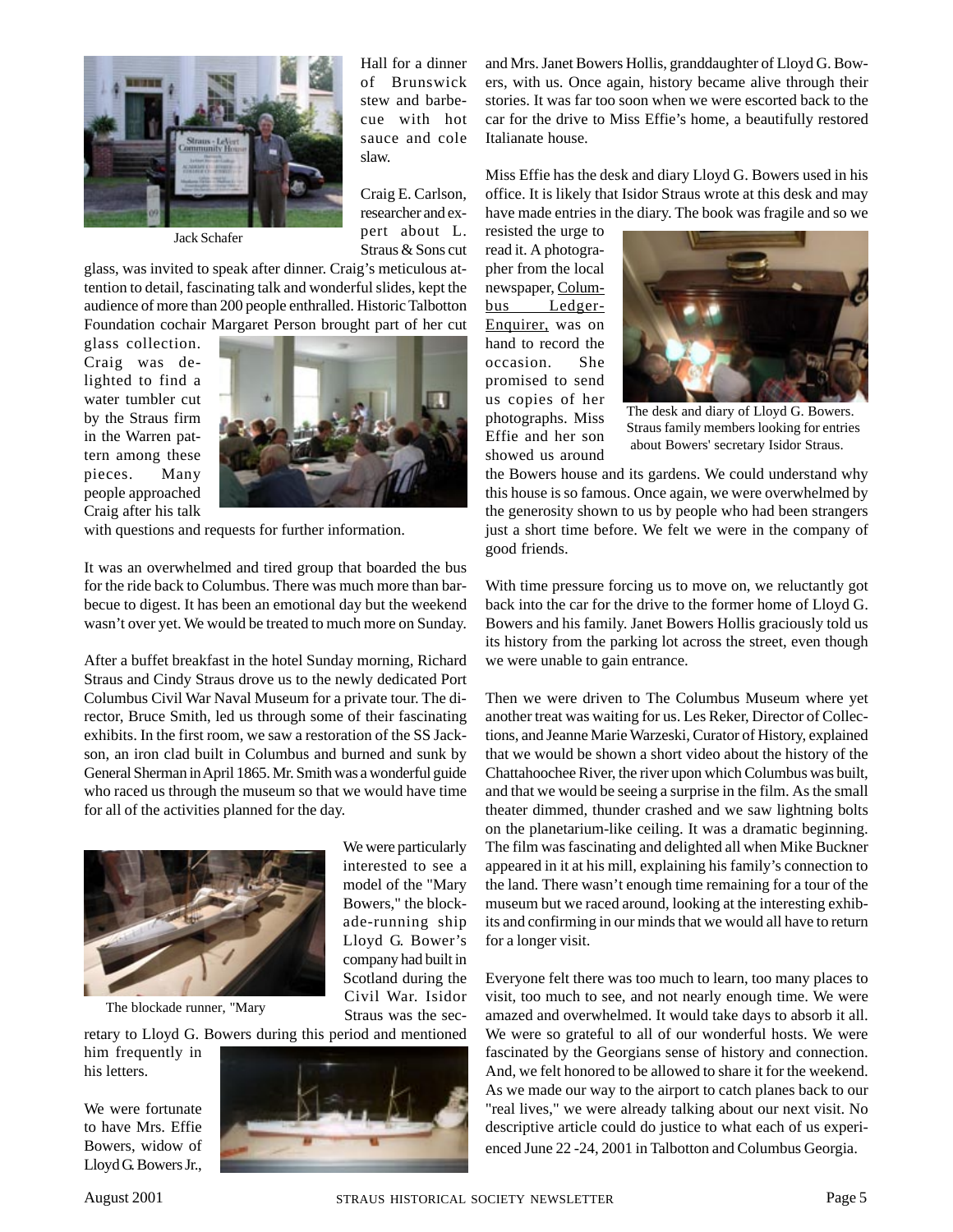#### **Comments from trip participant Alan F. Hockstader**

The highlights of the trip were many. However, what really impressed me were the following:

1. The overwhelming and gracious reception from the residents of the area which certainly indicated the respect the descendants of the people who knew the Strauses had for the accomplishments of an immigrant family that landed in their grandparent's and great grandparent's midst one hundred and fifty years ago.

2. The quality of the houses that Lazarus Straus and his family lived in both in Talbotton and Columbus. Both were quite large



Alan F. Hockstader and Gus B. Kaufman at the Straus Homesite Plaque

and well located and the fact that they were affordable after having lived and worked there for only a few years was mind-boggling.

3. The thrill I had when I met the descendants of Lazarus' business partners, the Kaufmans, the people who provided Lazarus with a horse and cart so

that he could peddle his wares to the residents of the plantations in the area; or the descendants of Captain Curley, the tailor who rented Lazarus and the Kaufmans a portion of his own shop that enabled them to open a retail store in Talbotton; or the descendants of Lloyd G. Bowers, the man whose company built blockade running ships to carry cotton out of the South and much needed supplies back in and to whom Isidor was a secretary during the height of the Civil War.

4. The getting to meet as well as know better some of my cousins and their spouses in a setting that was almost magical for all of us.

The weekend was truly memorable and one that other members of the Straus family should experience if the opportunity to return to Talbotton and Columbus is ever offered again.

#### **Comments from trip host and participant Michael H. Buckner**

The Straus family visit came and went too fast and is now a part of our history. It was a great deal of fun and pleasure to host the event. We always learn from each other. Maybe in the late fall or before Christmas, a group of Historic Talbotton will visit New York.

**A note from Joan**: Thank you to Sonny Edwards for giving Mike a large packet of photographs taken during the weekend. Several appear in this article and many more will be included in the photograph album of our trip.

#### **Comments from trip participant Paul A. Kurzman**

Visiting Talbotton was a moving experience. The recognition of our common ancestors, Sara and Lazarus Straus, was both awesome and awe inspiring - plaques, newspaper articles, buildings and memorabilia. As newly arrived immigrants (and the only Jews in this small Georgia town) they won the respect of neighbors and community leaders due to their obvious intelligence, industriousness and probity. A highlight of the trip was a visit to the home (largely untouched) in which Sara, Lazarus, Isidor, Hermina, Nathan and Oscar lived, and gathering around the ACTUAL table at which they enjoyed dinner as a family. For our next trip to Talbotton, I hope EVERY descendant - like this great grandson - will have an opportunity to share in the joy and the honor of revisiting their roots - of "going back home."



Paul A. Kurzman and Craig E. Carlson at Mike H. Buckner's mill



At the site of the first home of Lazarus and Sara Straus and their family: Anna Straus, Alan F. Hockstader, Birgitta Hockstader, Paul A. Kurzman, Tom Straus, Jack Schafer, Irving Straus, Gus B. Kaufman, Mike H. Buckner

**A note from Joan**: I will be preparing an album of color photographs and other memorabilia from the trip. If you were not on the trip but would like to receive a copy of this album, please let me know. It will be necessary to charge for a paper copy due to the high cost of color printing. A CD containing the same material will also be made available at a nominal charge.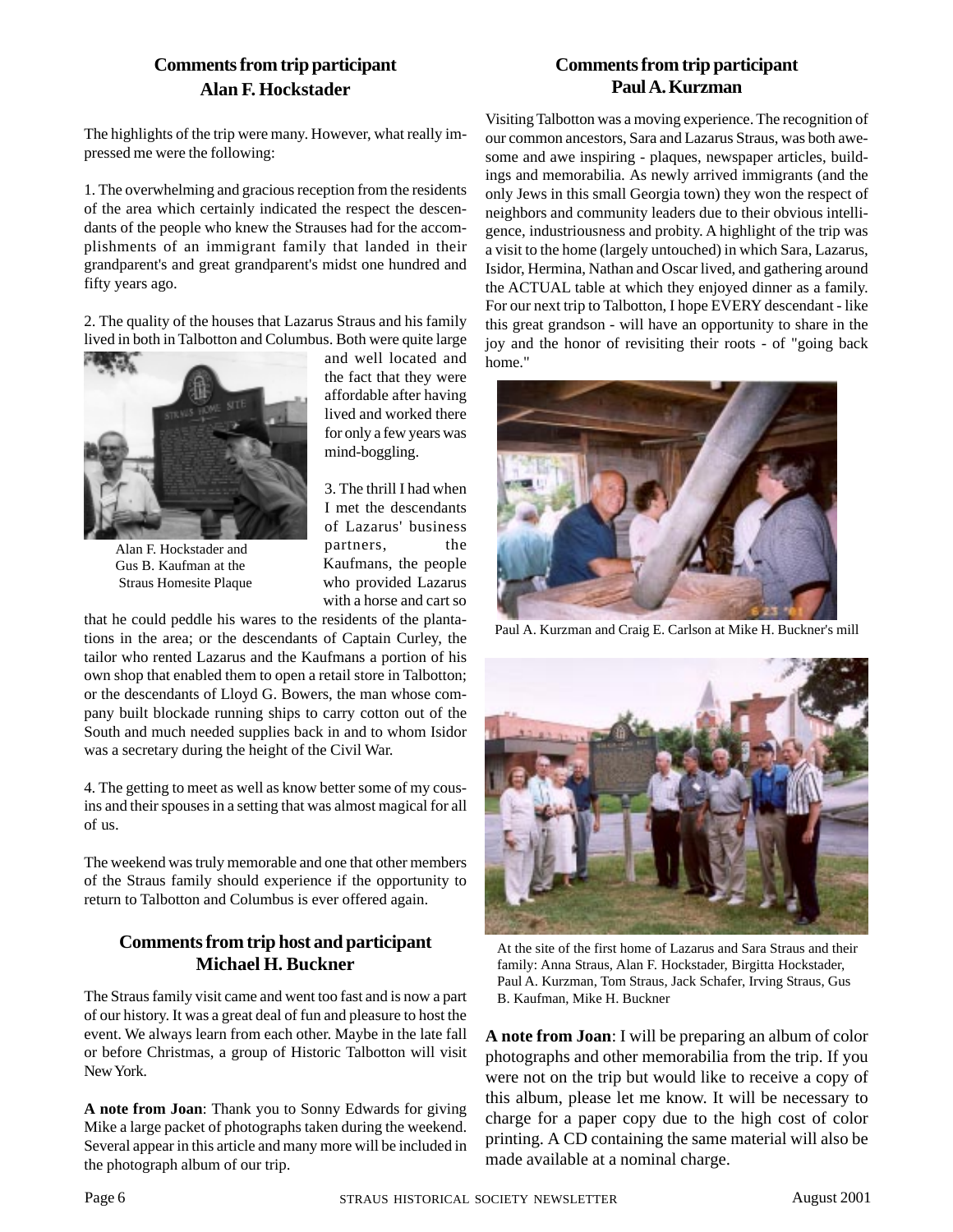#### *300 Jahre Auswanderung aus Otterberg Three Hundred Years Emigration from Otterberg*

By Dr. Hans Steinebrei, Letters translated by Robin Schafer Dillon

Dr. Hans Steinebrei has, for many years, been conducting research on the Jews of Kaiserslautern and Otterberg. When I (Joan Adler) first became involved with the Straus family project, Robert K. (Bob) Straus told me about the important information Dr. Steinebrei had uncovered about the Strauses in Germany. Over the past ten years, Dr. Steinebrei and I have kept up a running correspondence; trading research and answering each other's questions. His book, published in 1999, contains material from our correspondence.

Otterberg, a town located in the Pfalz region of Germany, is where the Straus family settled at the beginning of the  $19<sup>th</sup>$ 

century. Lazarus Straus was born there in 1809. Dr. Steinebrei's book deals with the story of emigration of the locals to places all over the world from 1579 to the present. It also covers some who returned. The first section contains an alphabetical listing with biographical information about the people who emigrated from Otterberg. A second section presents letters written by some of these people. It is in this section that we find the letters of Lazarus and Isidor Straus. Robin Dillon has been kind enough to translate them.

From Talbotton Geo Sept 28/59: Dear Parents, After another year comes to an end, and we are

a year closer to death. Our time on this world is very short and I have this privilege before me. I wish to beg you Dear Parents for forgiveness for all the wrong I have done and thank you for all the good you have done in my childhood. Alone you beloved parents went to the trouble to bring me up, for which I cannot thank you enough. You have always worked to clothe me, nourished and well-bred. Because of this shouldn't I be thankful and act thus so, in order to make you happy when you have only given me happiness throughout my entire life? Oh when I have sometimes done what I have not meant to I beg you now to forgive me and to let me be a truer son. Were I silent would be to ignore something. While others sought pleasure, you stayed at home and looked after your children, those who were incapable of looking out for themselves, that was your pleasure. Another time, before I end thanking you for your good and confessing my faults and begging for forgiveness, Salomon said, "He who does not confess his faults should not prosper, but he who confesses some and gives them up will be rewarded." This is why I want to follow the dictates of sacred man. I want only to close Dear Parents and hope, that God will grant us a wish, that we can live with one another and that I can write this dictate in the future. I am always your true son Isidor.

From 18 year old Isidor to his parents during his stay in Otterberg during the Civil War. August 1863. My loved ones at home, When this letter finally reaches you, know that it was forwarded by order of the General of the US armed forces in Fort Monroe "by flag of truce." Use this same address when you send me



subsequent letters. Write only on one side and only of family affairs. Lay the letter in an unsealed envelope with my address and stick this envelope in another envelope addressed to the Commander in Fort Monroe, with 10 cents of silver or a US stamp, however you can figure out the details at home. Everything at home in Otterberg is the same, as we have left it 9 years ago, the entire family with the exception of Uncle Lazarus Straus, living and well, thank God. Grandfather is as youthful and full of life as ever. Grandmamma is just as good. Augusta so beloved and pretty like one would expect. The other Grandmother was well ... as when we departed. Emanuel and Moritz are still in California and they are doing extremely well, I think they both will come out in 1 year. Lina is married and has 2 children: I want to visit her next week. To make a long story short, the entire family with the above-mentioned exception is as you left them. Recently I received a letter from Mr. Kaufmans parents, through whom you received the receipt of money that all is well with

them and they hope and beg me to visit them, which I will do next week. Grandfather and Grandmother treat me as their own child, Augusta like a brother and to make a long story short the entire family tries to do everything possible to make me happy, so that I feel at home. I cannot describe to you the good nature and ways with which I am being treated. I hope, that you are all well and I remain your truly Isidor Straus.

A letter from Isidor to his grandparents in Otterberg. 12 September 1865. Dear Grandparents! One day before my arrival here I wrote to my dear parents a longer letter in which you

can share all the news. This and also the knowledge of my return that Uncle Jacob shared with you will allow me to postpone my letter. I am still rather undecided about what I want to do. I think often about going into business with my beloved Father. Shouldn't we settle on an important business, which is very possible. That way I would have the opportunity to visit you soon and often. With heartfelt kisses to all relatives I remain your beloved Isidor.

Dr. Steinebrei believes that Lazarus and Sara Straus visited Otterberg in the early 1870's. Although, in their letters written in the US, they mention that they would like to visit, we have not found any letters confirming that they did.

Strauses mentioned in the biographical section of this book are: Magdalena, nee Tuteur and her children Mathilde and Fanny, who married Lazarus Straus' partner Julius and Jacob Kaufman, Jacob, Therese and Abraham; Lazarus, son of Isaac Straus and Jeanette Grunebaum and Lazarus' children Isidor, Hermine, Nathan and Oskar Salomon; Moritz, brother of Sara Straus, son of Salomon and Johanna Weil (Moritz emigrated to San Francisco CA and went into business with Lazarus' brother Emanuel); Emanuel, brother of Lazarus, (who also went to San Francisco CA); August, son of Lazarus and Magdalena Straus (This Lazarus was the brother of Isaac and Salomon Straus); Jakob, son of Salomon and his third wife Sara Mayer; Ludwig, son of Joseph and Johanette Herzog (Jakob was the son of Ester, sister to Isaac and Salomon).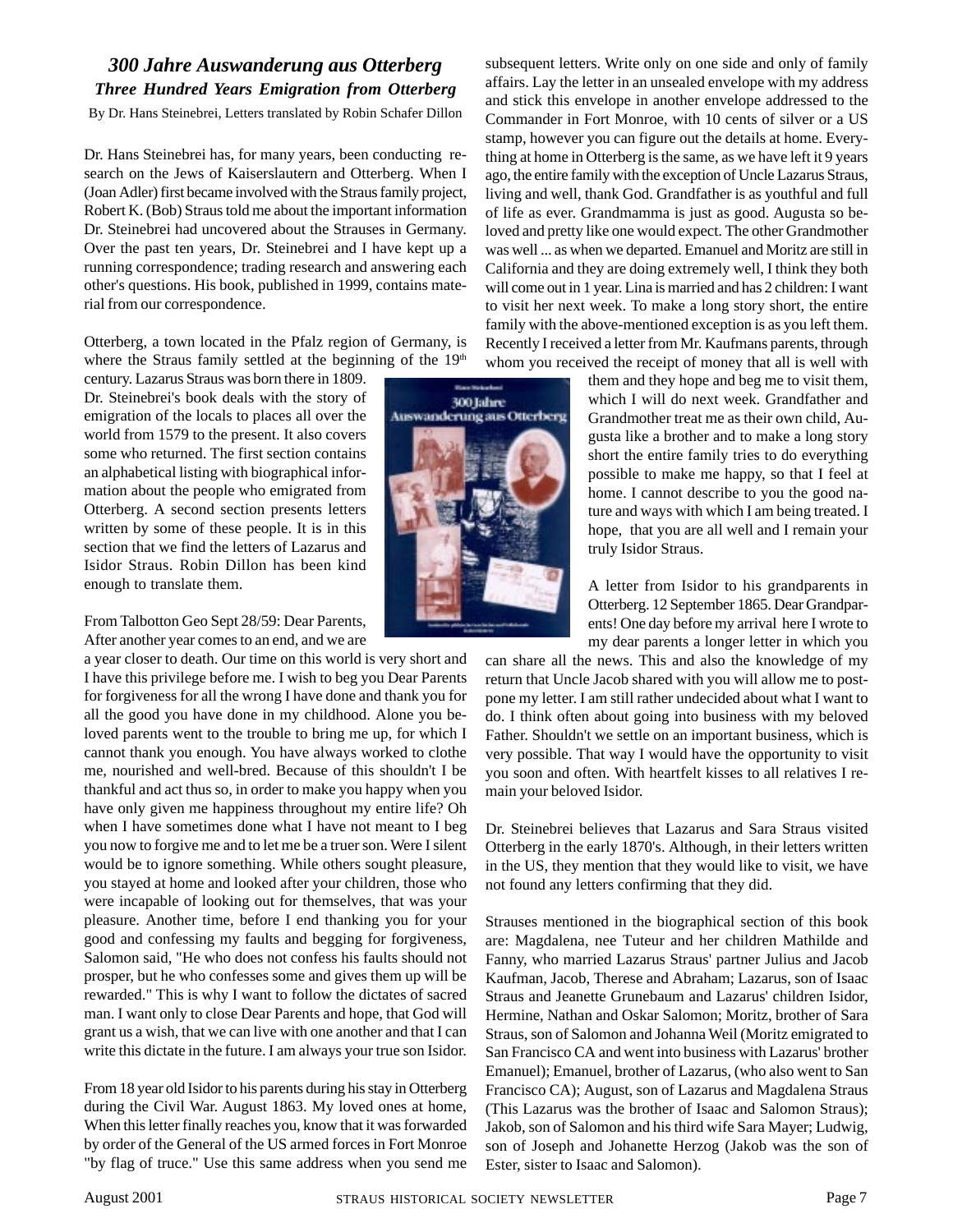#### **Profiles: Roger Williams Straus, Jr.**

Roger Williams Straus, Jr. has not lost his enthusiasm for discovering a new author or publishing a work of literary excellence. His authors include more than 18 Nobel Prize winners. He has been an astute business man as well as a serious literary publisher for more than 55 years.

Roger was born in New York City in 1917 to Roger Williams and Gladys Guggenheim Straus. His father's family was known for public service. The Guggenheims owned American Smelting and Refining Company. Unlike some other Strauses, Roger never felt pressured to join his family's business.

Roger attended the Beauvais School in New York City until its demise. He also attended St. George's School in RI where he

and Bob Straus were the only Jews. At the end of his junior year, Roger dropped out and spent the following year cruising. Upon his return, he attended Hamilton College in Clinton, NY for two years and then the University of Missouri School of Journalism where he graduated with a B. J.; a degree in journalism. He served as an intelligence officer with the US Navy between 1941 and 1945, retiring from the Naval Reserve as a lieutenant.

Throughout his teenage years, Roger wrote for newspapers in Westchester County where his family had a home. He was a reporter and feature writer for the Daily Reporter, an editorial writer and reporter for the Columbia

Missourian; the editor and publisher of Asterisk; associate editor of Current History; associate editor of Forum; and president of Book Ideas. His love of journalism prompted Roger to open the publishing house of Farrar Straus and Company in 1946 with John Farrar, formerly the chairman of the editorial board of Farrar & Rhinehard. Their capital came from Guggenheim money and from the investment of a handful of friends and acquaintances. Although their first title wasn't successful, they weren't discouraged. Roger's contacts in Europe, made while in the Navy, served him well. He signed the Italian author Alberto Moravia, whose book, *Woman of Rome*, became the company's first best seller. In 1955, Robert Giroux joined Farrar Straus and Company, bringing with him T. S. Eliot from his previous publishing house, Harcourt Brace. Other authors soon followed.

Roger Straus is committed to his authors. He does a fair amount of serious literature pro bono. His style is direct, often bordering on the abrasive. He expects honesty and integrity from his staff. He encourages dialogue. His staff meetings are conducted without rules or restrictions. Everyone is heard and everyone's

opinion is valued. Some of Roger's authors trust him to such a degree that they negotiate their contracts directly. They are nurtured, sometimes coddled and they become friends. They are given great latitude with deadlines and commitments. And, in turn, they produce the kind of literature that has made Farrar, Straus & Giroux a respected publishing house.

Roger has been honored for his many accomplishments. He was made an honorary Doctor of Literature by the University of Missouri in 1976 and by Hofstra University in 1989. He has recently been made a Chevalier de l'Ordre des Artes et des Lettres by the French government. He has served, or is currently, on the board of the Partisan Review, American Judaism, Manhattanville College and the John Simon Guggenheim Foun-

> dation. He was on the book committee of People-to-People. He is a Fellow of the New York Institute for the Humanities. Roger was on the Advisory Panel, Literature Program, of the National Endowment for the Arts and is a member and former vice president of P.E.N. He is the author of *War Letters from Britain* and *The New Order* and co-editor of *The Sixth Column*.

Roger and Dorothea Liebmann have been married for more than 60 years. She is a well known author whose sixth book is being published in August 2001. When I met with Roger in his office in late July, he had just returned from Florida where he was "hawking" his wife's new book. She understands that



Roger Williams Straus, Jr.

publishing is his life and encourages his nearly fanatical devotion to his work. Their son, Roger Williams Straus III, left Farrar, Straus & Giroux to pursue a career in photography and book packaging. Roger III has three daughters, all of whom are close with their grandparents.

Although a controlling interest in Farrar, Straus & Giroux was sold to the German publisher Verlagsgruppe Georg von Holtzbrinck in 1994, Roger Straus has remained president of the firm he founded. He likes the permanence of books and the idea that in the year 2601, someone may still be enjoying a book he published in the 20<sup>th</sup> century.

Roger has no plans to retire. It is clear that publishing is his passion, a passion that has not diminished over time. In 1996, he wrote, in the preface of *Fifty Years: A Farrar, Straus and Giroux Reader,* "And now, after fifty years, there is still that surge of adrenaline that flows when I get up in the morning, go to the office at Union Square to see what this author or that author had done, or what this editor or that editor has brought in. That's publishing."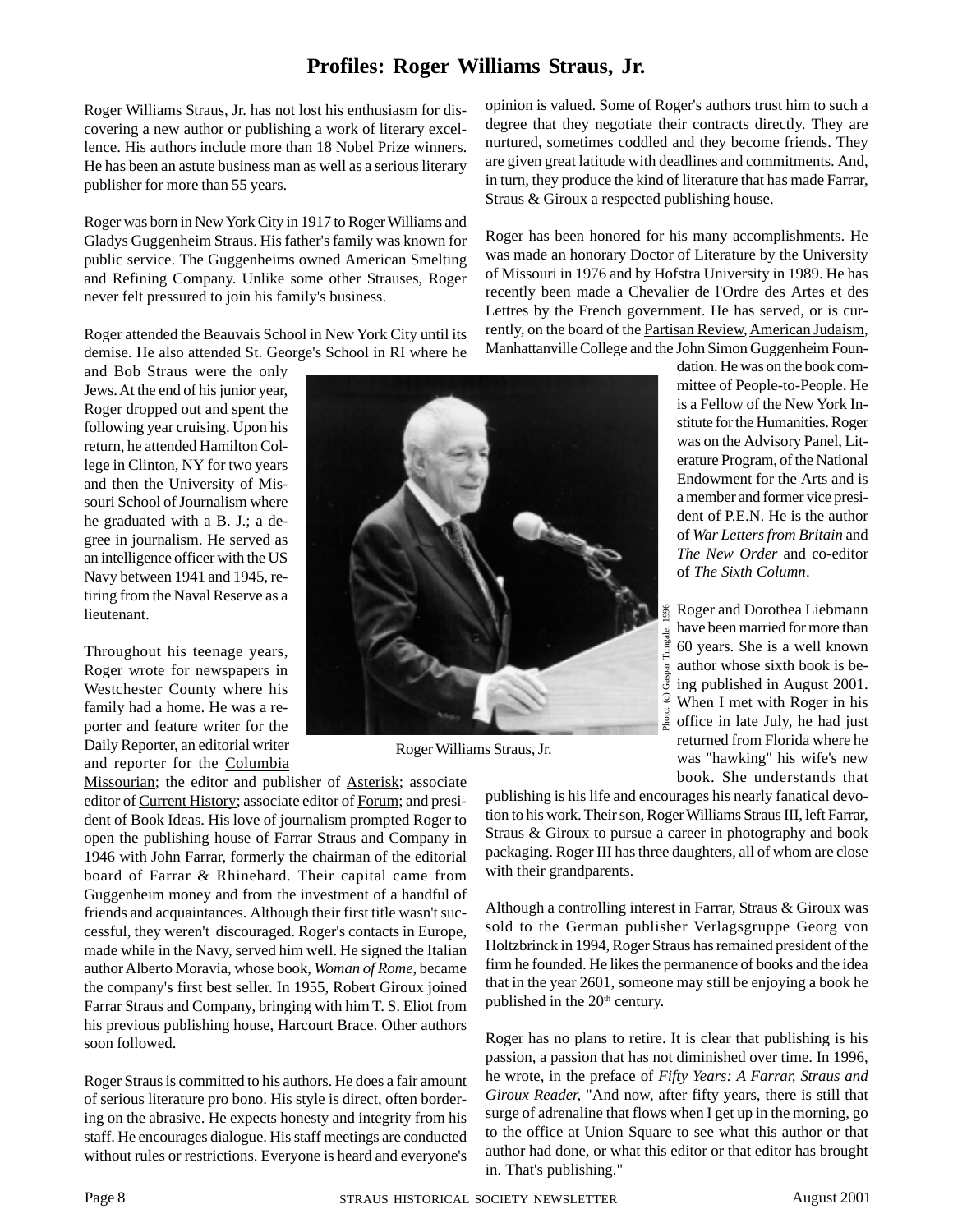#### **Dinner and Theater: "Titanic"**

By Michael H. Buckner

On July 7, 2001, Gus B. and Marian Kaufman invited Debbie and Mike H. Buckner for dinner and to see "Titanic - A Musical" at Theatre Macon. It was a grand production and featured some of Macon's most talented performers.

The musical gave much attention to Mrs. and Mrs. Isidor Straus, played by Natalie Barfield and Jerry Dorriety. We were very pleased and proud they were portrayed in such a dignified manner.



The performer who played Edgar Beane is Carson Flournoy. He has strong ties to Talbotton. On June 23rd, he came to Talbotton to the dinner honoring the Straus family. He had read about the family trip and was eager to meet the Strauses. Playing in the musical the following week was even more memorable after meeting the family.

Another special person we had not seem in some time was Mrs. Betty Sweet Williams. Her "Ragland" family ancestors were next-door neighbors to the Straus family in Talbotton. The Ragland home was a two story Greek Revival on the adjoining property to the last Straus home in Talbotton and across the street from the present-day Greg Palmer home.

Debbie and I had a wonderful visit with Marian and Gus and can truthfully say a good time was had by all!



Left to Right: Debbie Buckner, Mike H. Buckner, Carson Flournoy (Edgar Beane), Gus B. Kaufman, Natalie Barfield (Ida Straus), Jerry Dorriety (Isidor Straus)

**Did You Know?** An article, written by Joan Adler, about Isidor and Ida and their last voyage aboard "Titanic" appears in the Titanic Historical Society's annual glossy magazine, The Titanic Commutator. A copy of the magazine is available from the Titanic Historical Society at P O Box 51053, 1208 Main Street, Indian Orchard, MA 01151-0053. A copy of the article is available from Joan Adler. (Address in sidebar on page 2)

### **Friends of Straus Park**

Since the last newsletter, there have been several activities sponsored by FSP. We are pleased to report that membership is up as is participation in our events.

On February 23rd, board member and author, Andre Aciman, read selections from his new book, *False Papers* and from a yet to be published new work. A group of more than 55 neighbors and friends, including Andre's publisher, Roger W. Straus Jr., president of Farrar, Straus & Giroux, gathered at the home of Leon and Marjorie Auerbach for the reading. What a stimulating evening!

On Saturday, April 21st, FSP held their Fourth Annual Straus Park Commemorative Celebration. It was a great brunch in the Park with the Bota Fogo Quartet playing Bossa Nova music. Suzi Schwartz led the group as before. These festivities get better ever year.

The May Spring Concert to benefit Straus Park was postponed until late November. On May 19<sup>th</sup> the annual Planting Flowers



in the Park was held. Local residents have been planting flowers in the Park for many years and their efforts are well rewarded by the colorful displays in the newly planted reflecting pool garden and walkways. FSP cochairs Mary Walsh and Jo Abrams hosted a pizza party at the

Ascension School for the students who helped out at our Anniversary Celebration. Mary Price and Jon Mazza of the Parks Department presented certificates of recognition to participating students.

June 13<sup>th</sup> saw a musical presentation by The Harlem Blues and Jazz Band. These early evening performances was well received. They provide a congenial atmosphere for neighborhood picnics



and children playing in the fountain. What a relaxing end to a busy workday. On August 15<sup>th</sup> there will be a Salsa Concert in the Park starring Sonido Costeno led by Juan Ma Morales.

Plans are underway for the Fifth Annual ART IN THE PARK; a full day celebration of Music, Art, Dance and Food to be held Saturday, October 13<sup>th, 11</sup> AM to 5 PM (rain date October 14<sup>th</sup>). If you have never come out for ART IN THE PARK, you have missed a real treat. It is safe to say that Friends of Straus Park has brought community spirit back to this neighborhood and vitality back to the Park.